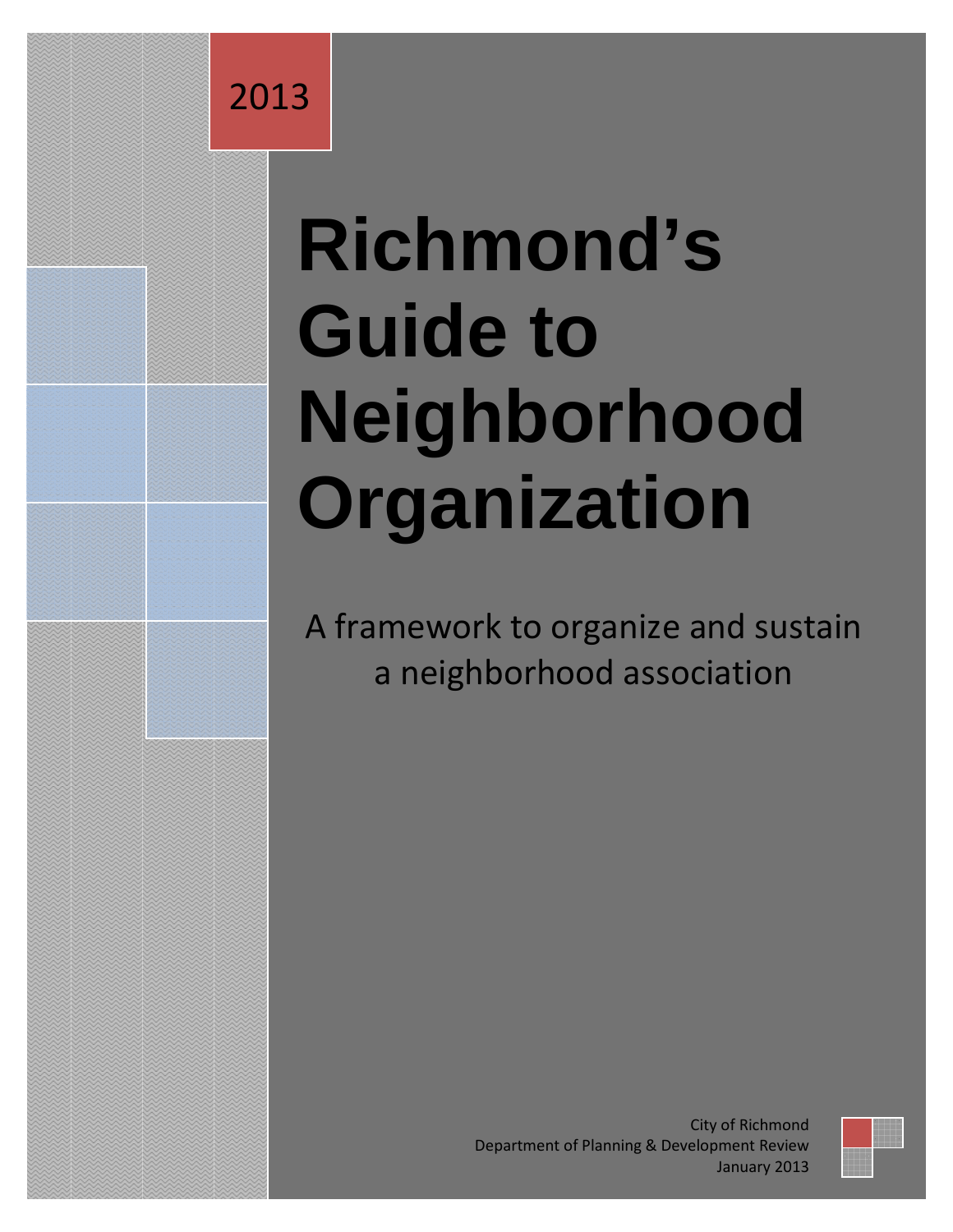# Table of Contents

| Characteristics of an Effective Meeting<br><u>6</u> |                                                |
|-----------------------------------------------------|------------------------------------------------|
|                                                     |                                                |
|                                                     |                                                |
|                                                     |                                                |
|                                                     | Maintaining Interest in the Organization<br>15 |
|                                                     |                                                |
|                                                     | 18                                             |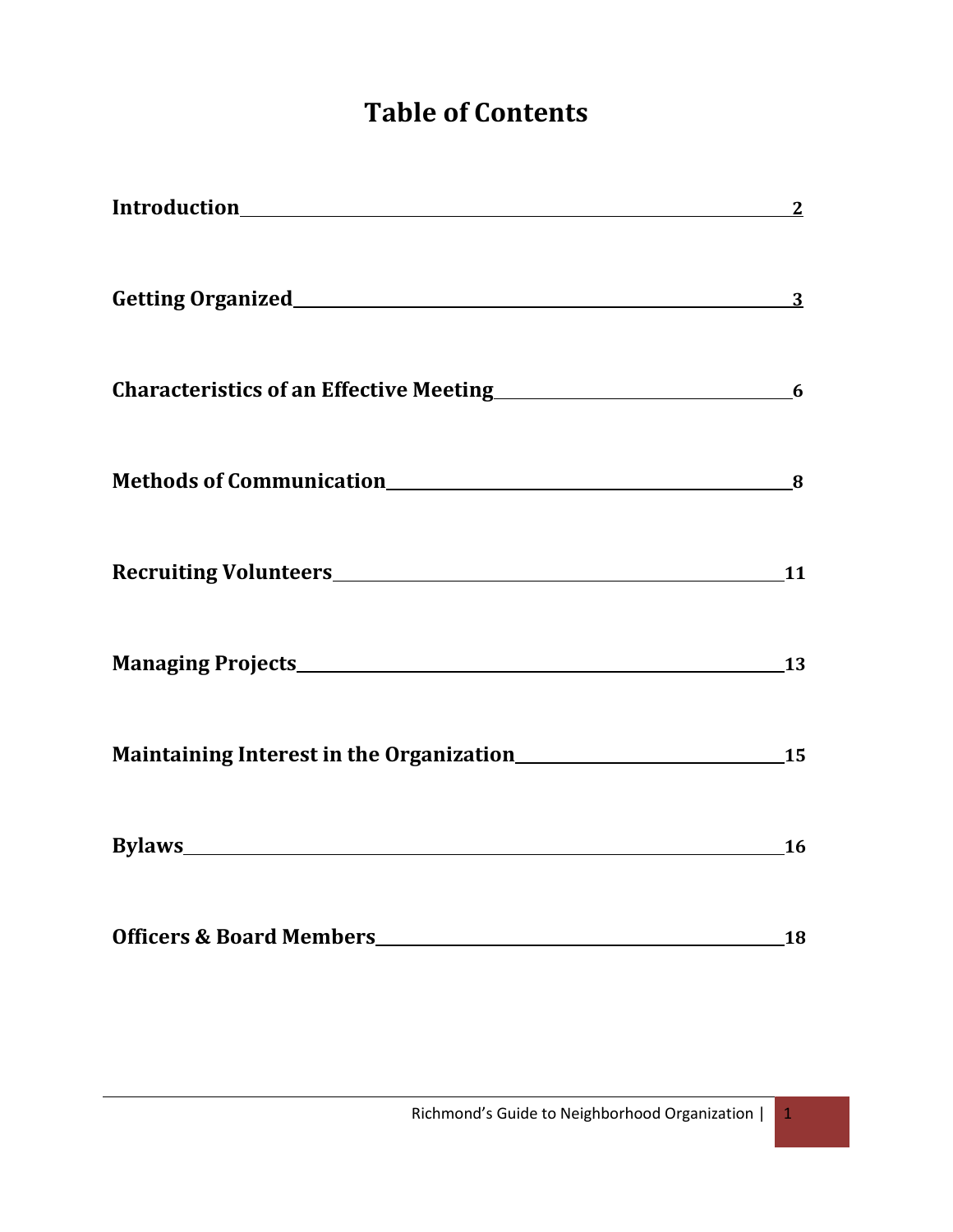## Introduction

Congratulations on taking the first steps in organizing a neighborhood association! A neighborhood association is a group of homeowners, renters, apartment dwellers, and representatives from neighborhood businesses, religious institutions, schools, and other community stakeholders who organize to improve conditions in their neighborhood.

When you start a neighborhood association, the people in your neighborhood get a chance to decide what needs to be done and work together to make it happen. A group that represents the community will have the stability, and credibility, to be an effective advocate for their neighborhood's future.

This guide will assist you in starting a neighborhood association. It is by no means a complete set of rules that must be followed. It is merely a starting point with helpful hints and proven methods to effectively organize your group.

While organizing a neighborhood association may seem like a big job, this document breaks down the task into clear steps that are less overwhelming. It may seem difficult at first, but organizing an association will be an enormously exciting as people come together to address common problems and learn to work together as a group.

Remember, people join neighborhood associations for a variety of reasons. One of them is to get better acquainted with their neighbors and develop a sense a community. So, as you build your association, be sure to have fun.

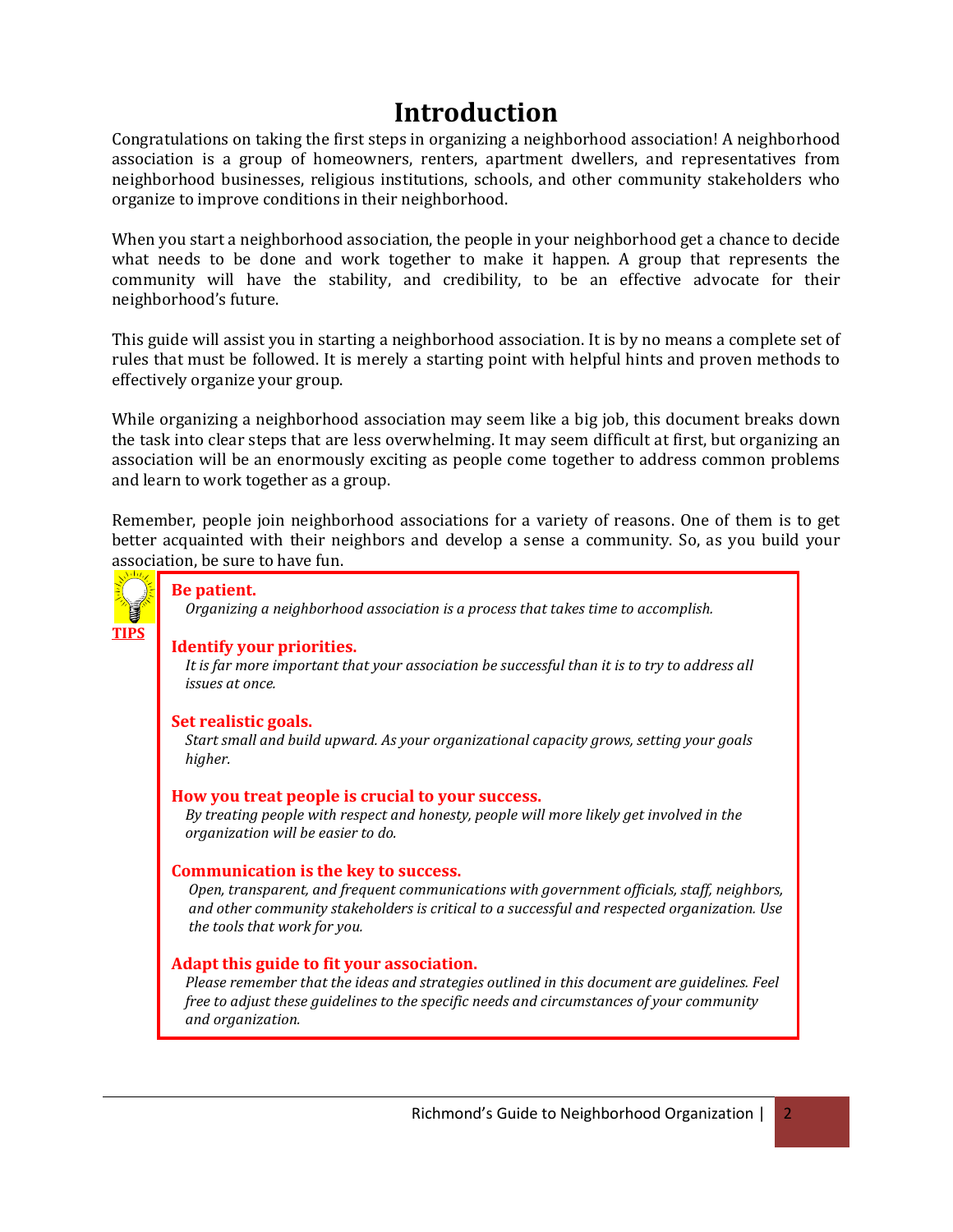# Getting Organized

This section of the guide will assist you through the first steps involved in organizing a neighborhood association. Please remember that organizing a neighborhood association is a process. It will take some time to get the association up and running. Don't worry or get discouraged if it takes a few months to really begin to see the results of your efforts.

#### Steering Committee Meeting

A few enthusiastic people can successfully start a neighborhood association. As the primary person interested in starting a neighborhood association, it is important to understand that you cannot do it alone. Your first responsibility is to invite others to serve on a steering committee to help organize the neighborhood association. In addition to a few of your neighbors, remember to invite institutional leaders (e.g. re; religious institutions, fraternal organizations, etc.), business owners, and school principals to be a part of the group. Also touch base with your District Council person. The District Council person can be a wealth of information as you go through the process.

Host a meeting in someone's home or other comfortable setting. Begin the meeting by asking potential committee members to respond to a few basic questions:

- Why do you think you should organize?
- What are the issues that need to be addressed?
- How do you want to improve the neighborhood?
- What are the available resources in the neighborhood?

Next consider boundaries for your neighborhood association and a working name for your group. Once the steering committee has direction and issues to address, it is time to prepare for the first General Membership meeting.

#### **Boundaries**

Although this is most often formally decided by the general membership and adopted in the bylaws; the steering committee has a large say in defining the boundaries by discussing and deciding on tentative boundaries and publicizing these in the notice for the first general membership meeting or by limiting the publicity efforts of the first general membership meeting to a specific area.

The boundaries should define the area the association aims to represent. *Overlapping* boundaries may result in potential conflicts and should generally be avoided. The City of Richmond's Department of Planning & Development Review can provide information on the boundaries of surrounding neighborhood associations.

Associations should strive to truly represent all residents, property owners, and stakeholders within the selected boundaries, regardless of the use of the property. Some things to consider when trying to determine or define the boundaries of an association are: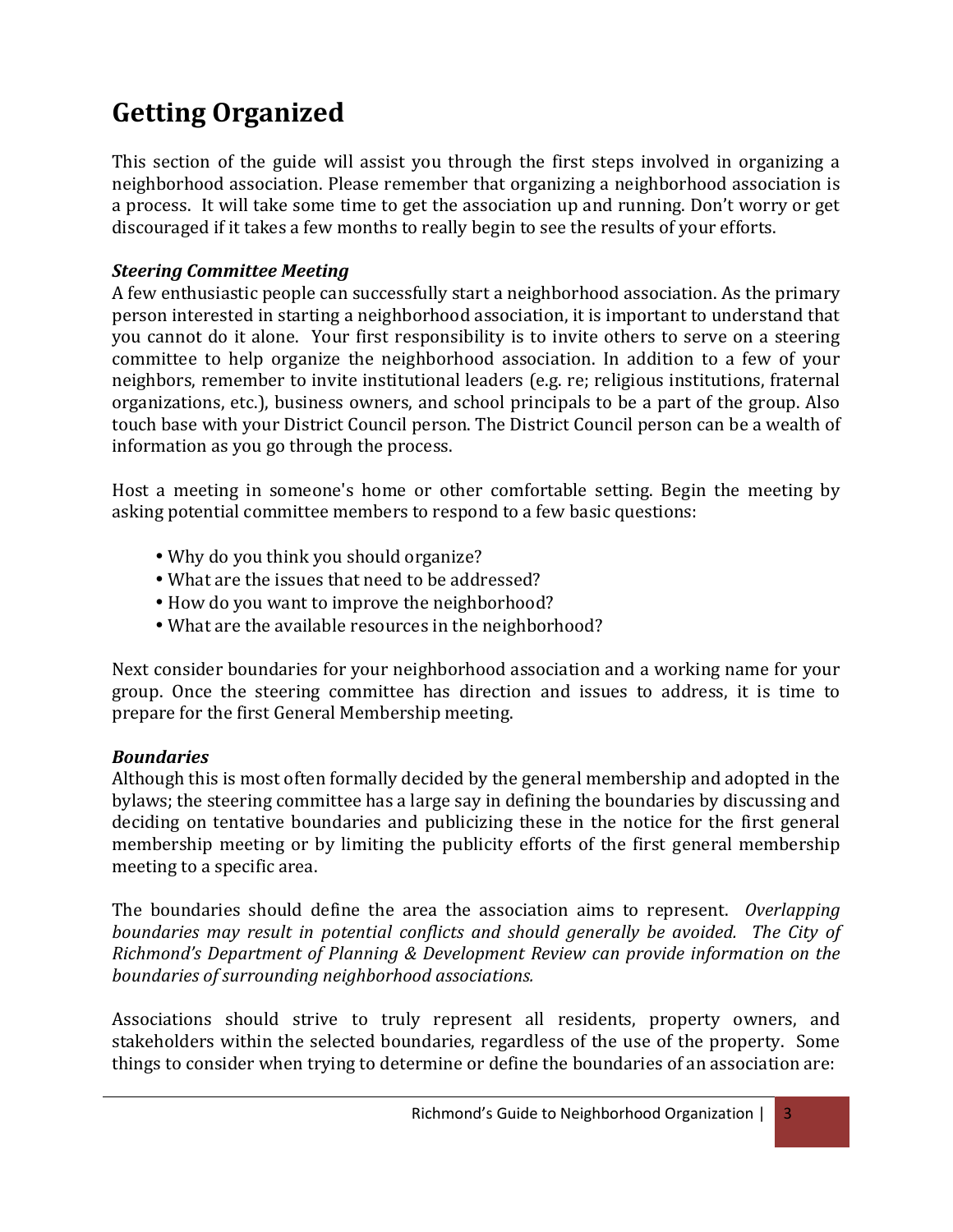- How do you define your "neighborhood?"
- Are there natural boundaries such as rivers, parks, or constructed barriers such as railroads or highways, that create clear boundaries or edges?
- Is an area more united by a particular issue?
- Who will you approach to be a part of the new organization?
- How will you work to bring diverse interests and individuals into the group?

The boundaries for the association should identify what the people feel comfortable with as defining their neighborhood. Some associations are geographically very large, others very small. In both instances, there are advantages and disadvantages, some of which are listed below:

#### Geographically large associations:

#### Advantages:

-Provides strength in negotiations. After all, there is power in numbers.

-Offers more people from which to draw members and leaders.

#### Disadvantages:

-Often there is a lack of a close-knit feeling among members.

-It can be difficult to cultivate personal relationships among members of the organization.

#### Geographically small associations:

#### Advantages:

-Tight-knit feeling encourages the development of personal relationships.

-Small size often makes the problem of one the concern of all.

#### Disadvantages:

-Not as much strength in negotiations when numbers are limited.

-Fewer people from which to draw members and leaders.

In general, boundaries should not overlap with those of other neighborhood associations, and established civic associations should not encroach on the boundaries of others.

If there is overlap, such as with condominium or small geographic homeowner associations, it is best to discuss the reasons with other involved neighborhood associations to minimize resident confusion.

#### First General Membership Meeting

The first General Membership meeting is the time to announce the formation of your neighborhood association, solicit new ideas, and discuss some ideas already developed. Plan to have hosts at the door greeting people as they arrive and ask people to sign in and wear a nametag. Give people a sticker dot and ask them to locate their home on a neighborhood map. Following are some tips for setting up a productive first meeting: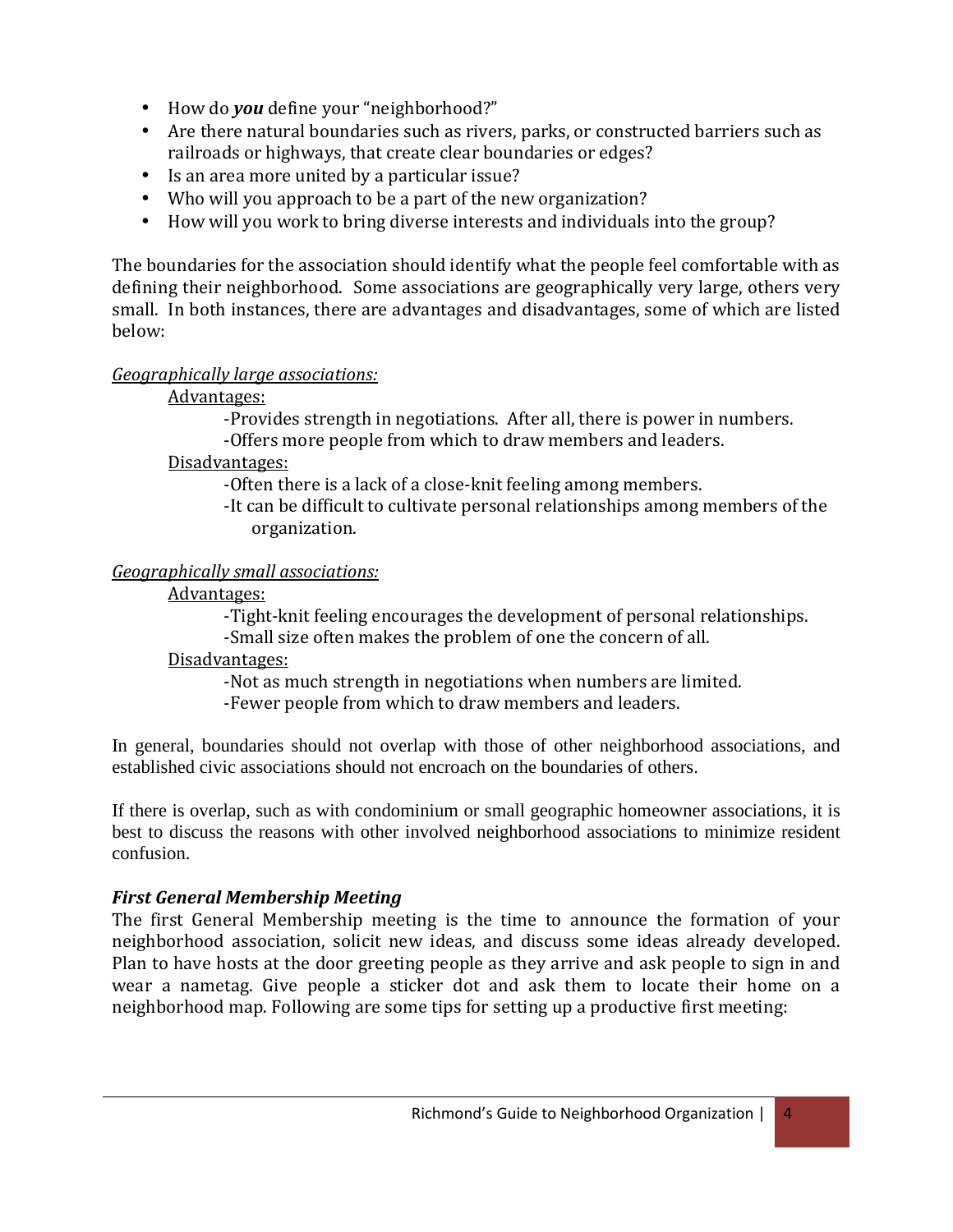- Arrange for the use of a meeting room. The best source for a meeting room will be a church, school, or recreation center in your area. Make sure that the space is accessible to all. Accessible space is welcoming space.
- Avoid auditoriums and sanctuaries where people can feel lost and communication and dialogue is more difficult.
- Arrange chairs in such a way that people can get acquainted. A circle of chairs works well.
- Schedule the meeting during the early evening or on a Saturday morning to maximize participation.
- Consider providing baby-sitting services or some type of children's activities to encourage younger families to attend.
- Arrange to transport those who do not drive or who may be afraid to be alone at night.
- Have refreshments available and allow time for some mingling both before and after the meeting.

#### Meeting Promotion

Prepare a colorful flier that states the time, place, date, and purpose of the meeting. The core group should personally distribute the fliers throughout the neighborhood.

- Check with the principal(s) of the schools in your neighborhood about sending fliers home with students.
- Ask local merchants to display fliers in shop windows or community bulletin boards; if they have them.
- Contact local religious congregations and ask that the meeting be announced or listed in their bulletins.

#### Be prepared to talk…and listen!

Few things elicit more questions and comments than a flier announcing the formation of a neighborhood association. As the primary organizer or a member of the steering committee, you will have to explain the purpose of the association and why you feel its formation is necessary. Some residents will agree with you about the need and purpose of the association, but just want someone to listen to a particular concern of theirs.

#### Meeting Agenda

TIP

Hand out and follow a prepared agenda. A first meeting agenda could include:

- Introduction of core group
- lntroduction of City of Richmond representatives
- Discussion of issues/concerns/group projects
- Discussion of committee structure
- Announcement of the next meeting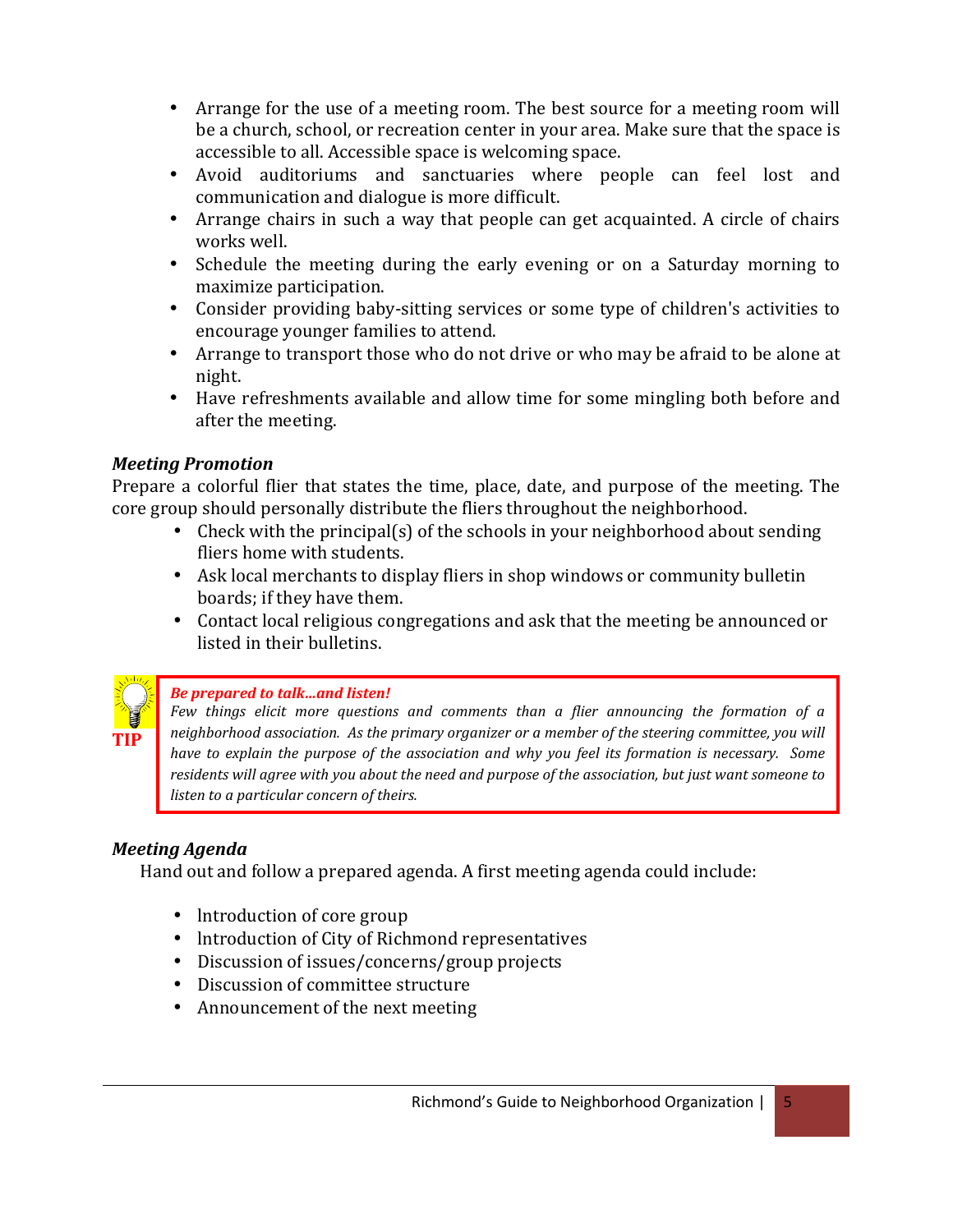# Characteristics of an Effective Meeting

The way meetings are conducted will affect how members become involved and, as importantly, stay involved in the association. If meetings rarely start on time or are dominated by a few people, members will become frustrated and stop attending. When meetings are well-run, people's opinions are respected and the agenda is followed, members will be more willing to participate.

#### Arranging the Room

The best arrangement for a neighborhood association meeting is a circle of chairs. People sitting in a circle can communicate better. Tables often form barriers and are easy to hide behind. Avoid using tables unless they are needed for maps or handouts. Choose a neutral room that will just barely accommodate everyone. This will allow the energy of the group to stay within the group and add to your feelings of enthusiasm.

#### Agendas

Every meeting must have an agenda or purpose. Spend time before the meeting deciding not only what to discuss, but also how long and in what order you will discuss the items. It is sometimes useful to put emotional or controversial issues at the end of the agenda. This allows you to take care of small, but necessary decisions early in the meeting. When listing agenda items, it's always good to list a time limit. It's possible that you'll go over or under the limit on some items, but at best you'll have a frame of reference. Do not overload the agenda. Try to stay within 1-11/2 hours and allow some time for refreshments and mingling.

#### Running a Meeting

Start the meeting on time. Don't penalize those who arrive on time by making them wait for latecomers. Begin the meeting on time and re-arrange the agenda so that less important agenda items are addressed early. By doing so, you will reinforce the behavior of those who arrive on time without excluding those who are late.

Although Robert's Rules of Order is effective, it should not be used in community meetings unless everyone in the group understands them. In many instances, such formality can discourage meaningful input by intimidating members who are unfamiliar with them. As an alternative, consider using your agenda to provide structure and simply guide, encourage, and limit discussion where appropriate.

Make sure someone takes minutes or records the meeting. If you do not have a secretary, rotate this task.

#### Dealing with Difficult People

Everyone has encountered people who are hard to get along with at one time or another. Here are a few suggestions for managing those who attempt to monopolize a conversation or inhibit the flow of a meeting:

- When a point is being discussed for too long, summarize the discussion or suggest tabling it for a later time.
- When two members get into a heated discussion, summarize points made by each and turn the discussion back to the group. Invite the two to stay after the meeting to talk it over.
- When coping with the "one-person" show; interrupt with a statement giving the speaker credit for his contribution but politely asking him to hold his other points until later;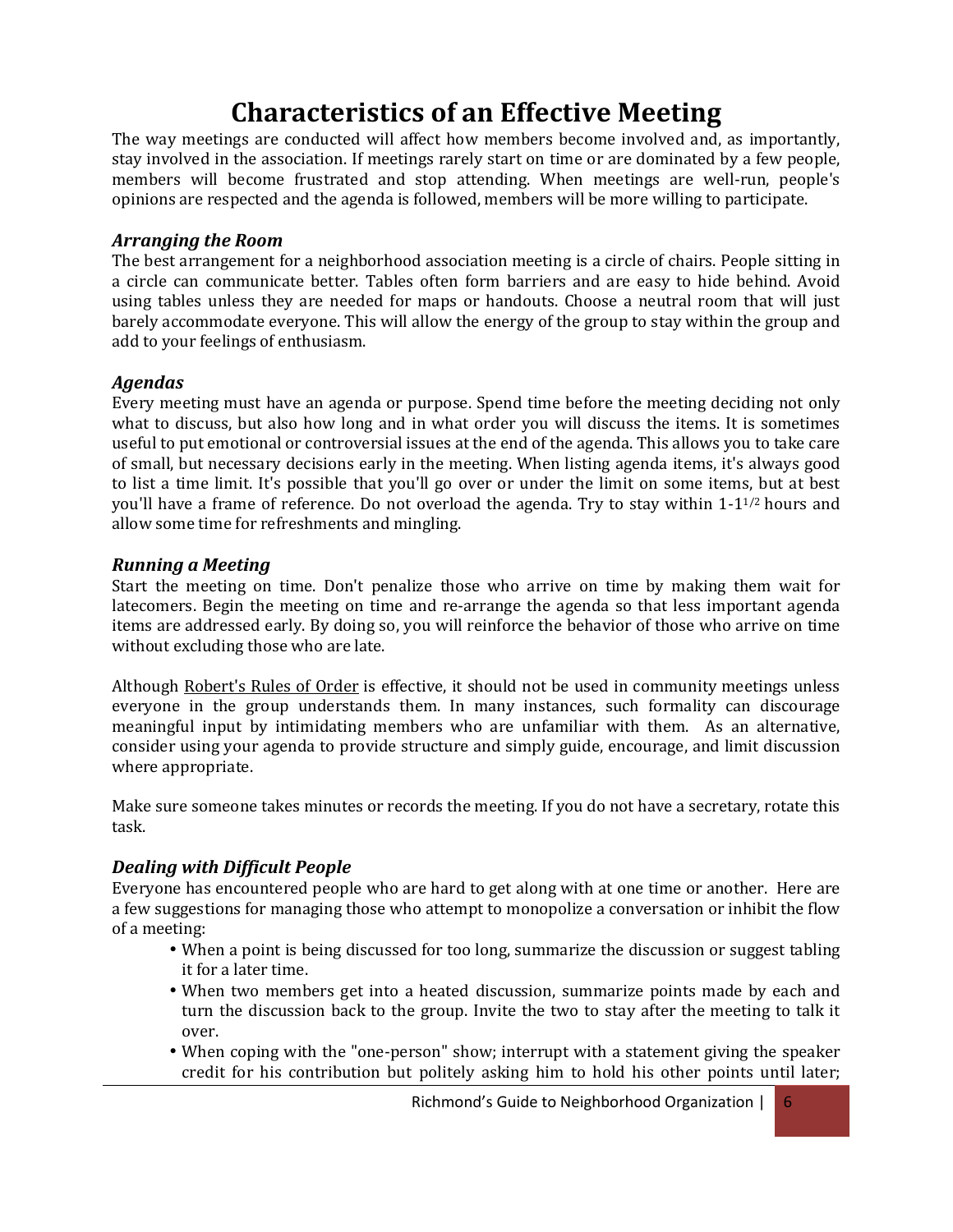interrupt with "You have brought up many points that will keep us busy for a long time. Would anyone like to take up one of these points?"

- When a speaker drifts from the subject; interrupt, giving the person credit for the idea, but explaining that they are departing from the main point; or,
	- o propose to the group the question of whether it wants to stray from the outline or follow it; or,
	- o bring the discussion back to the topic by using the related idea as the transition.
- When a member has difficulty in expressing herself, build up her confidence by expressing appreciation for what she has said and then re-phrase her material with a preface, such as "Is this what you mean, Ms. Jones?"

#### Participation

Set realistic expectations about attendance; large attendance is not a requirement for every meeting. Don't focus on poor attendance, rather, concentrate on coming up with techniques to increase attendance. Set a tone at meetings where everyone's ideas are welcome and respected.

Consider establishing a membership committee to focus on recruiting new members. Be realistic about what people can do given the other responsibilities in their lives. Respect all contributions, no matter how small.

#### Ending the Meeting

It is surprising how many meetings are allowed to just fizzle out. Meetings should end with a plan of action. Ask members of committees to research an issue and report back to the group. Summarize what has been decided. Then, decide on the date, time and place for the next meeting before members leave.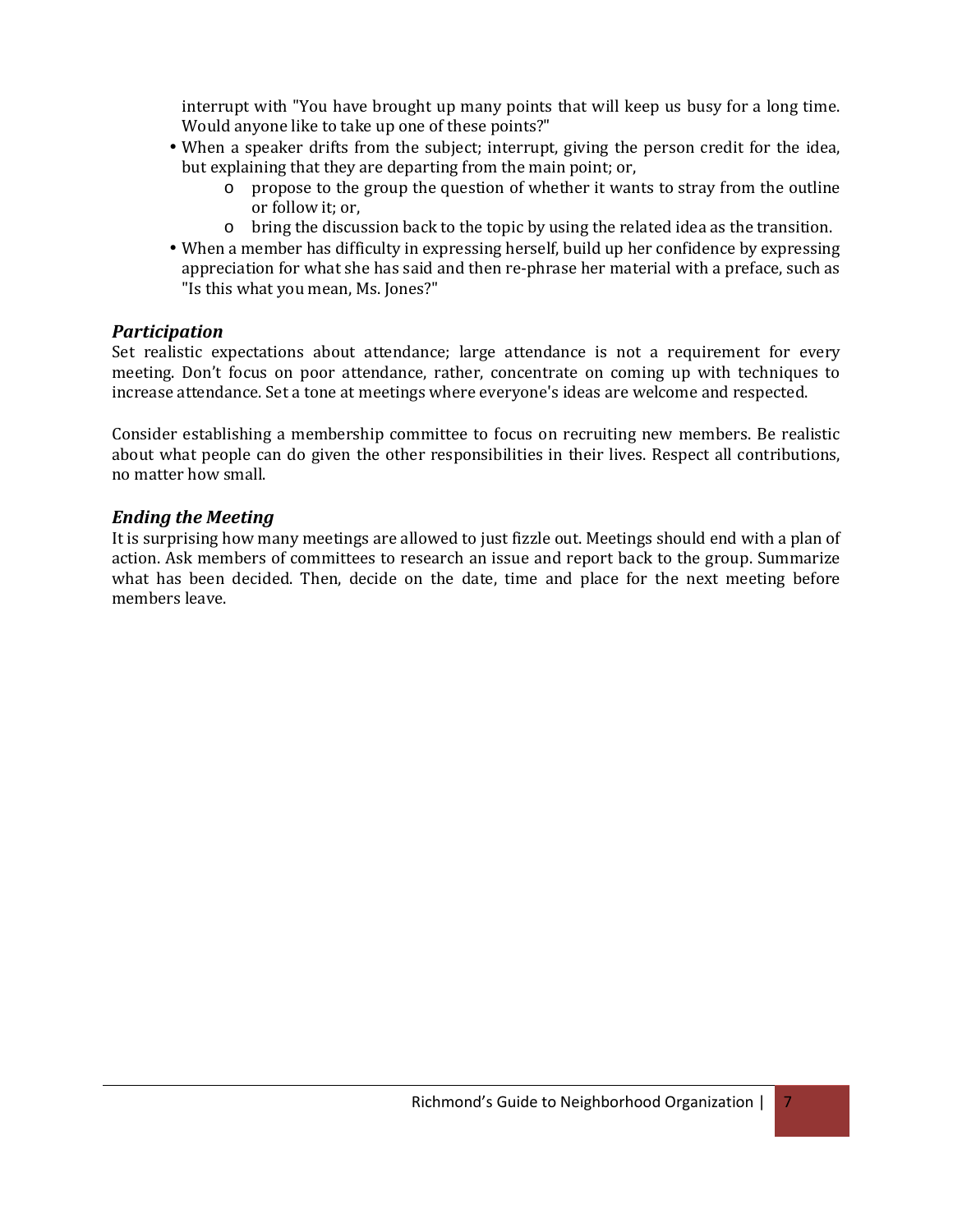## Methods of Communication

The establishment of a good communications and publicity network is absolutely essential to any group. Whether it is a simple flier, newspaper announcement advertising a meeting, social media, or a short telephone call, groups must take advantage of all media (including word of mouth) to make people aware of activities. The most effective ways to establish a manageable and affordable network is to use one or more of the following forms of communication.

#### Social Media

Today, the internet offers a wide variety of alternative means of communication; listservs, Facebook and Twitter are but a few examples. Social Media can be used to communicate, distribute information, or conduct surveys of community stakeholders on a large scale. It is important to understand the power of social media and be careful when using it. The article below provides a very good basis for the "rules of engagement" with regard to the use of Social Media and the potential consequences of its misuse.

#### So Social November 8, 2012

By Scott Kleinberg, Tribune Newspapers

Before social media went online and became mainstream, complaining about bad service at a restaurant or store was usually started with six words. "May I speak to your manager?"

Unless you were screaming at some employee, it was usually pretty low key.

Then, after we took to Twitter to make our voices heard, those six words to one or two people turned into 140 characters to potentially millions. Simply put, social media increases the power of our voice and changes the customer service game.

Just because you can potentially reach millions with your gripe doesn't mean you should. Responsible social media starts with thinking about what you tweet, before you tweet it.

I had a confusing experience at a restaurant recently. A few minutes after finishing dessert, a manager came over and asked if we'd accept a round of drinks in exchange for moving to the bar because they needed to free up the table. We politely declined because we were getting ready to leave anyway.

Without outing the restaurant or anything about it, I asked my social media followers on Twitter if they agreed with such a request. I received a few direct messages asking me to tell them the name of the restaurant in confidence, but I politely declined.

I was curious enough to take the topic to Twitter, but there was no reason to embarrass anyone. So how do you get your point across without looking like a huge jerk? Here are some suggestions and points to ponder:

• Constructive criticism is good, name calling is not.

Some people simply aren't good at keeping things bottled up. If you must out a business in a complaint on social media, be careful not to insult. Be constructive and keep the conversation going. You wouldn't scream at a manager on the phone, would you? Don't scream online.

#### • Don't let anger get the best of you.

If you jump on Twitter the minute something bad happens, you're more likely to say something you'll regret. Your words matter. Whether you have 100 followers or 100,000, you never know when something you tweet or share will be shared by someone more influential. Before you tweet, take a deep breath and assess the situation.

#### • Use social media, and then take the exchange offline.

There's nothing wrong with using social media to find a store or restaurant manager and then making a phone call. Do you really need to battle this out in public? Are you gaining anything by having an audience? Probably not. When in doubt, ask yourself this: How would I react if social media didn't exist? If your answer is "with restraint," then apply that to your usage of social media.

So Social is a social media tips column by The Tribune Media Group's Amy Guth and Scott Kleinberg. Copyright © 2012, Chicago Tribune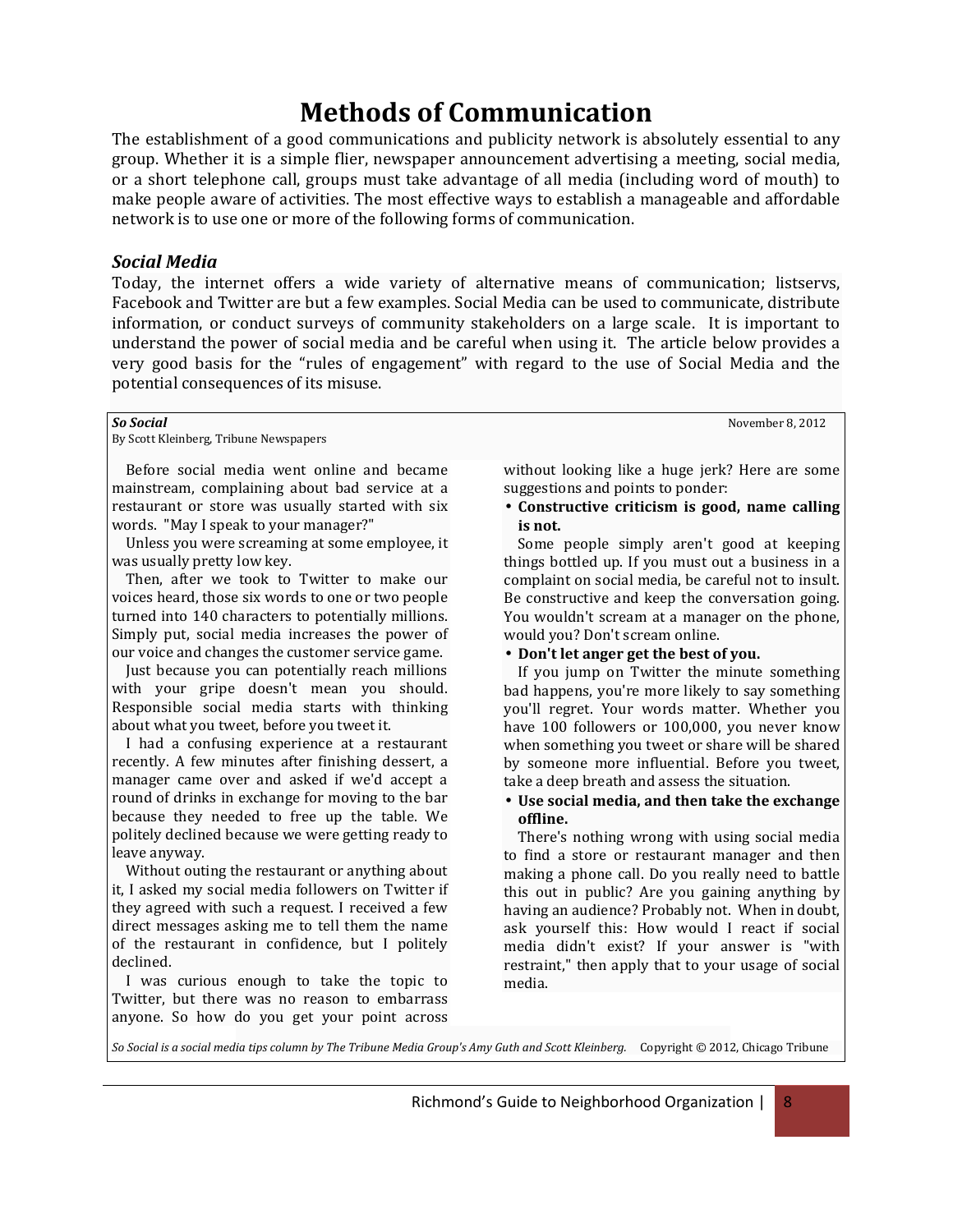#### **Fliers**

Any activity, project, or goal of the group can be announced in a flier. When designing a flier, be sure the wording is bold enough to be read from a distance of 10 feet. Use colorful paper. If possible, arrange for the use of a church or school copying machine. Better still, copied as a donation by a local print shop. Post fliers in markets, laundromats, schools, beauty shops, and any other places frequented by the people you want to reach.

#### Newspaper announcements

Many newspapers have an 'Announcements' section and allow neighborhood organizations to advertise their monthly meetings at no charge.

#### Neighborhood walk-throughs

This is one of the most effective ways to begin a relationship with your neighbors and get them interested in your organization. Organize a group of at least four to six people to cover a specific region of your neighborhood. Assign pairs to go door-to-door and introduce the association and its goals. Ask those you speak with about their concerns and respond with how your organization can help them effect a change in their situation. Ask them to attend the next meeting to voice their concerns. Also, ask them to bring some of their neighbors. Have them complete a block representative form or an information survey. Thank them for their time. Visit or call them on a regular basis to keep communication flowing.

#### Surveys

Surveys are an effective way of bringing new members into the association. Use a survey when you are just getting started. Before your first general meeting, distribute a survey to residents to find out what issues are important to them and what direction they want the group to take. Distribute a survey at meetings and make it available at membership drives. When developing a survey, keep in mind the information you want to get from community residents:

- What are the most important issues in the community?
- What are the issues people are willing to work on?
- What kinds of skills do people have?
- What are the best meeting times and locations?
- What are people's work schedules like?
- Mention online survey resources, e.g., Survey Monkey or other's where it's easy to set-up or survey.
- These are just suggested questions. Brainstorm and come up with questions that fit your community.

#### Telephone tree

This method of communication may sound outdated, but think about this. How many individuals live in your neighborhood who would like to participate in the civic group, but don't feel comfortable using a computer, have extenuating circumstances that limit their mobility, or are too busy? These residents may volunteer to be on a telephone tree. Give each person at least six people to contact with a short message. This is an easy way to establish a communication network that is fast and very effective.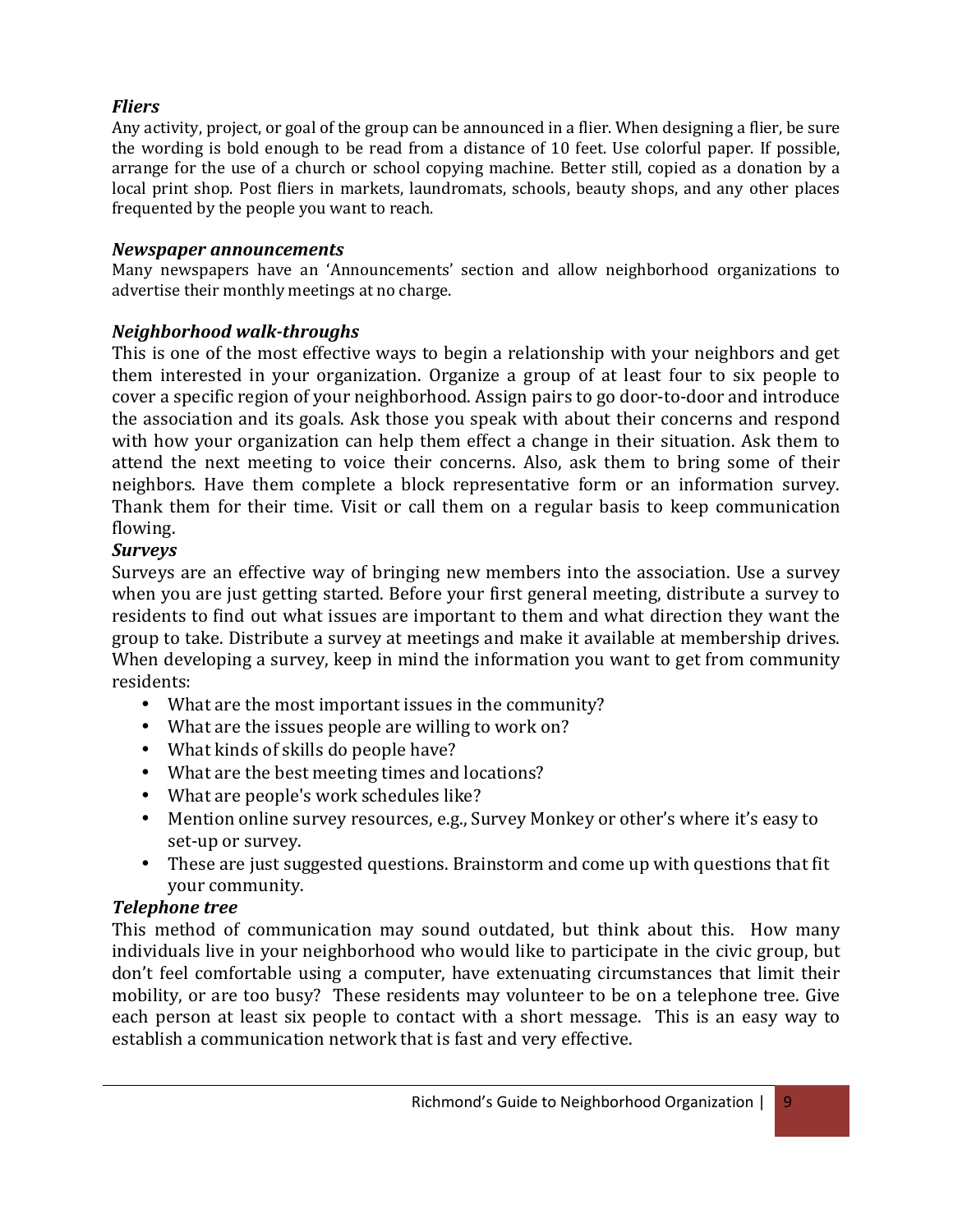#### Block representatives

Establish one or two individuals from each side of a street or block to serve as a liaison to your organization. They can inform neighbors about what your organization is doing and how to get involved. They can also recruit neighbors to your organization and communicate to them by word-of-mouth or telephone. This is a great help when your neighborhood covers a large area.

#### **Newsletters**

A monthly or quarterly newsletter can be an effective tool in communicating with your members. Short, informative articles that are of interest to the entire neighborhood will keep neighbors up-to-date. Newsletters can be paid for by advertising dollars and can be produced fairly inexpensively and distribute both electronically and in hard copy format. A good newsletter might contain the following:

- Notices of important meeting dates and group events
- Information about city services
- Recent accomplishments of your group
- Notification of special events
- Recognition of volunteers
- Information about the schools in the neighborhood
- Profiles of neighbors
- Crime safety information
- Birth and death announcements
- Graduation announcements
- Anniversaries
- A welcome to new neighbors
- Articles of community interest
- Advertising

The newsletter editor will write articles, review articles submitted by others and set deadlines. The newsletter committee should assist with typing, soliciting advertising, and arranging for printing. Decisions will need to be made regarding the title of the newsletter, number of pages, paper stock, and the arrangement of copy. Consider asking a local printer to donate printing services. Decide how to distribute the newsletter. Newsletters can be sent home with students. Also, consider utilizing Boy or Girl Scout troops or block captains. If you decide to mail the newsletter, call the U.S. Post Office regarding a bulk mail permit.

A newsletter can be any effective tool, but only if it's timely. Newsletters can also be time consuming to create. It requires dedication and a team dedicated to its success. Here are some simple tips to creating an effective newsletter.

 $\triangleright$  Why create a newsletter?

Newsletters are one of the least expensive and most effective public relations tools that exist for drawing attention to an organization. By sending out a quality newsletter on a regular basis, you can keep members and neighborhood residents updated about your organizations activities, builds familiarity with the organization,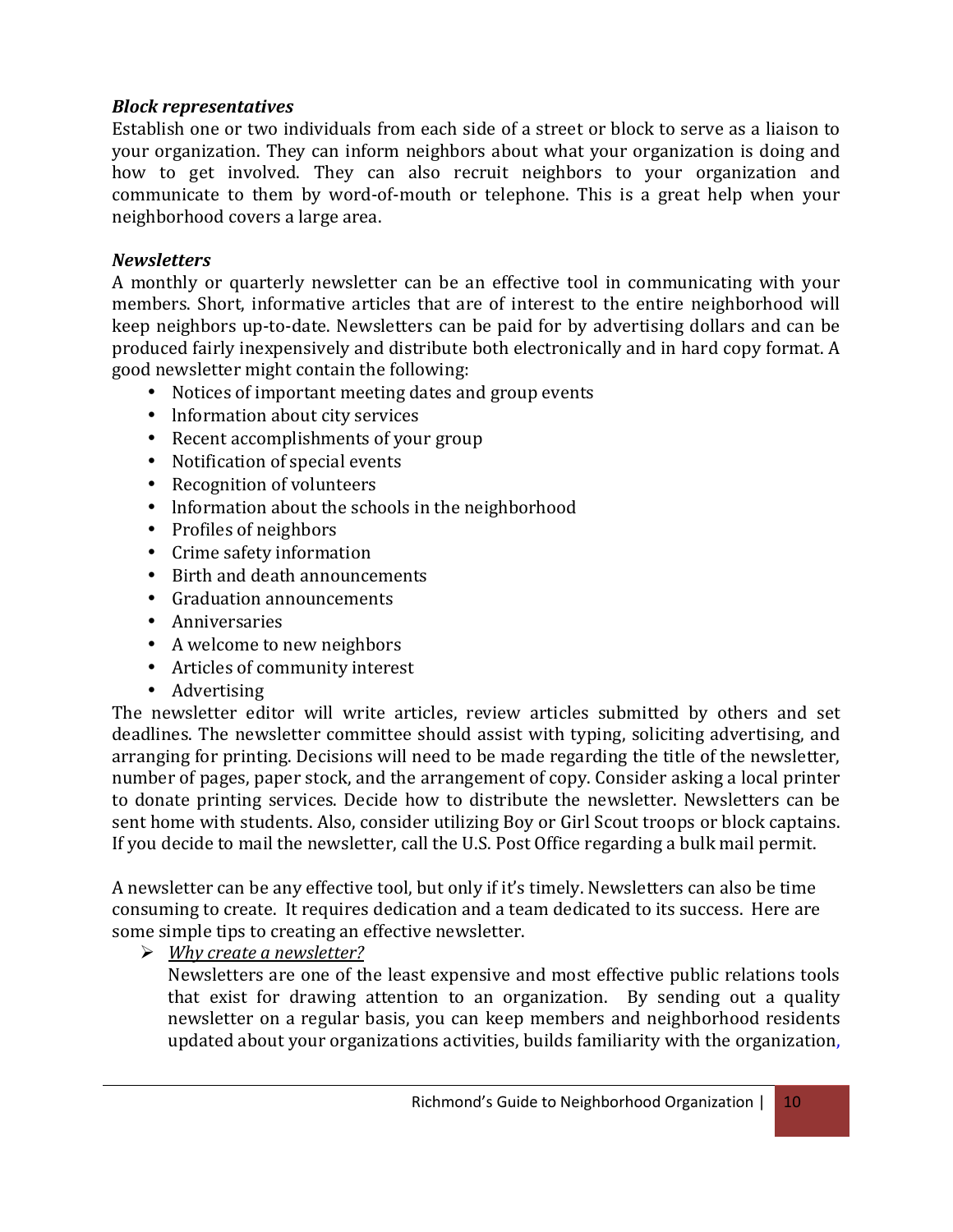and reinforces your commitment to the neighborhood. It also positions you as a leader and a valuable resource.

 $\triangleright$  Naming the newsletter.

Begin by choosing a format and naming your newsletter. Since I'm no expert at naming things like newsletters, the no-brainer advice I offer on the subject is 1) include the name of your neighborhood in the title and 2) use the word News or one of its synonyms that also indicate timeliness.

 $\triangleright$  What should be the frequency of production and method of delivery?

To save time and money later, not to mention your sanity; decide early on how often the newsletter will be published and the method by which it will be distributed - will it be emailed or printed? If you choose to print it, decide if it will it be 2 pages, 4, or more? Will it be printed in black and white or color? Do you need a logo? What about a designer to give the newsletter a stylish look? How will it be delivered? All these decisions can affect the total cost and success of any newsletter.

▶ Do You Need to Do Background Research First?

If you're going to write an article about a business in your neighborhood, you need to understand that business first. If you are not an expert on the subject, start by asking the clients to supply information that could quickly acquaint you with what they do.

> Interview Your Client -- Or Yourself.

After reading the background information, draw up a list of questions. The list of questions below will help you to get started.

- Research your subject first.
- Interview the client about the topic. Find out the most important message he/she wants to communicate.
- What's unique about your company or organization?
- Who are your clients? (This tells you what kind of audience to whom you will be writing.)
- What recent product/services/achievements are you proudest of? Show it to me. Describe it in your own words. (This can be the core of a news or newproduct feature in your newsletter.)
- Have you won any awards? Have you earned any certifications?
- Are there any clients who would provide a testimonial about your services? (Makes good filler material -- as long as it's short.)
- What does your audience need to know about your business/service/product/idea?
- Are there any misconceptions the newsletter may help to clear up?
- What about your business/service/organization will interest your audience?
- At the end of any interview, always pose the question: Is there anything else to add? You may be surprised by what you hear. Often, you will get the essence of the entire story by asking this open-ended question. The interviewee knows what message he/she wants to convey far better than you.
- $\triangleright$  Structure a Table of Contents.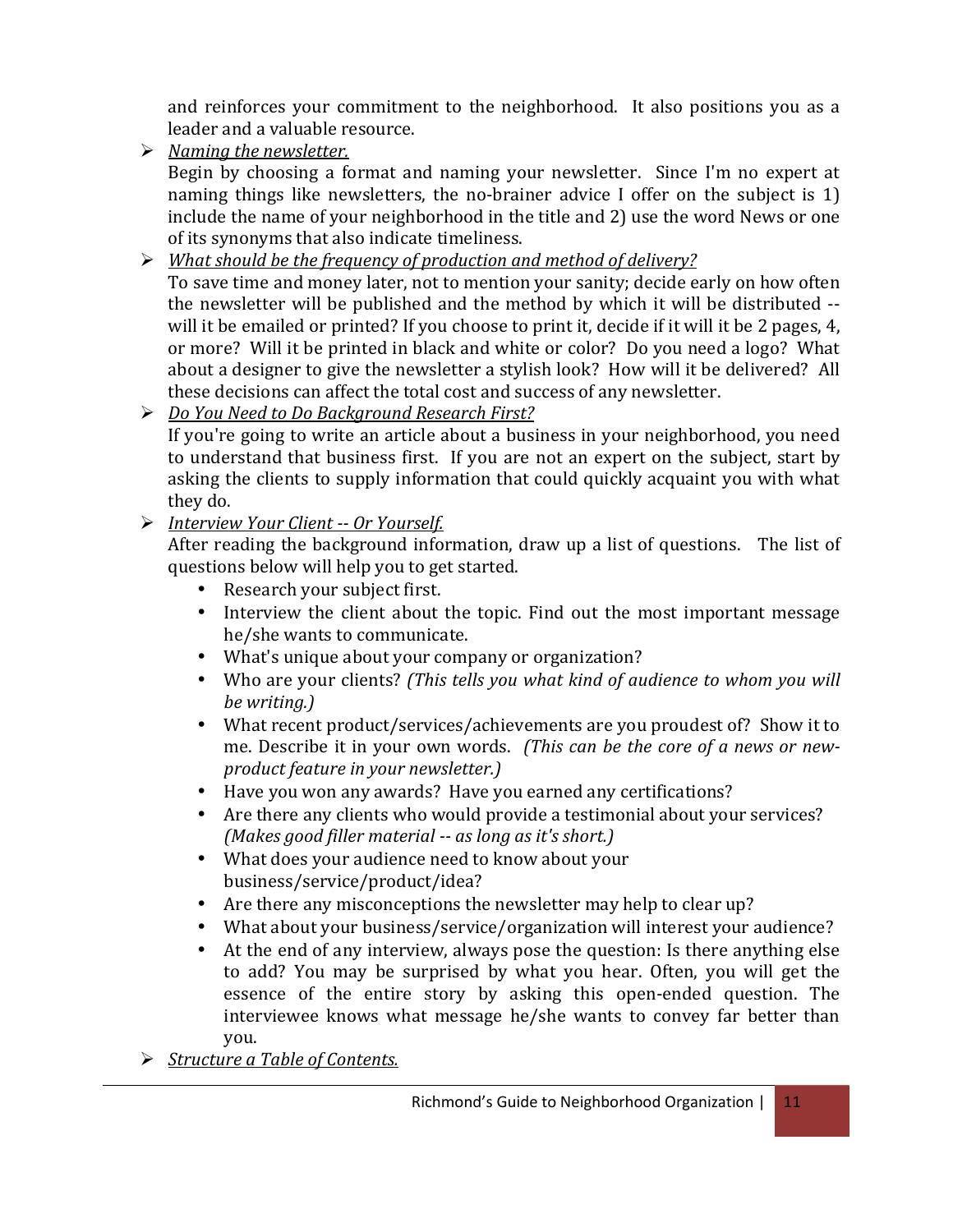In developing a table of contents, try to assemble a diverse and lively assortment of newsworthy pieces. Some articles can be long, others short. All need to be different in tone and content. Think of all the elements you see in a newspaper:

- table of contents
- masthead
- news articles
- feature articles
- personality profiles
- editorials
- columns
- new product announcements
- good news/success stories
- Q&A
- puzzles
- coming-attraction ads

Now, adapt this mix to your subject matter. You don't have to write the full story at first. Just come up with headlines that reflect the content that will follow. Then map out which items will go on each page of the newsletter. Once you know the editorial line-up, it's time to start writing.

 $\triangleright$  How Much information will fit on a page?

Unless your newsletter is oversize, assume you'll have room for 3-6 items per page. Those items as short as a sentence or two might look better in a larger typeface, such as a "factoid." If you include photos or illustrations, you won't have as much room for text, but images will help attract your readers' attention. Take full advantage of those images by making sure each one has a descriptive caption.

## $\triangleright$  Plan to Get a Response.

Consider building a response mechanism into the newsletter. It could be as simple as an entry blank for a contest -- which traditionally lifts response -- or perhaps a new resident notification form that neighbors can complete when a new family or business moves into the neighborhood. Either way, reader responses build a database of potential customers who've expressed interest in the organization.

## $\triangleright$  Issue I, Volume I.

If you're starting your first issue, devote a column to introducing your newsletter and telling readers its mission and frequency. Include background on your own credentials and your organizations purpose. This can later be edited down and used as "boilerplate" copy that goes on the bottom of every issue.

### $\triangleright$  The Masthead.

Some newsletters carry mastheads, others just a return address. If promoting your name is important to you -- or you'd like to give credit to anyone who helped you with the newsletter -- list them in the masthead with a title.

## $\triangleright$  Some final things to remember.

- Decide on the name and frequency of your newsletter and stick to them.
- If you're the coordinator as well as the writer, work out a budget and a production schedule.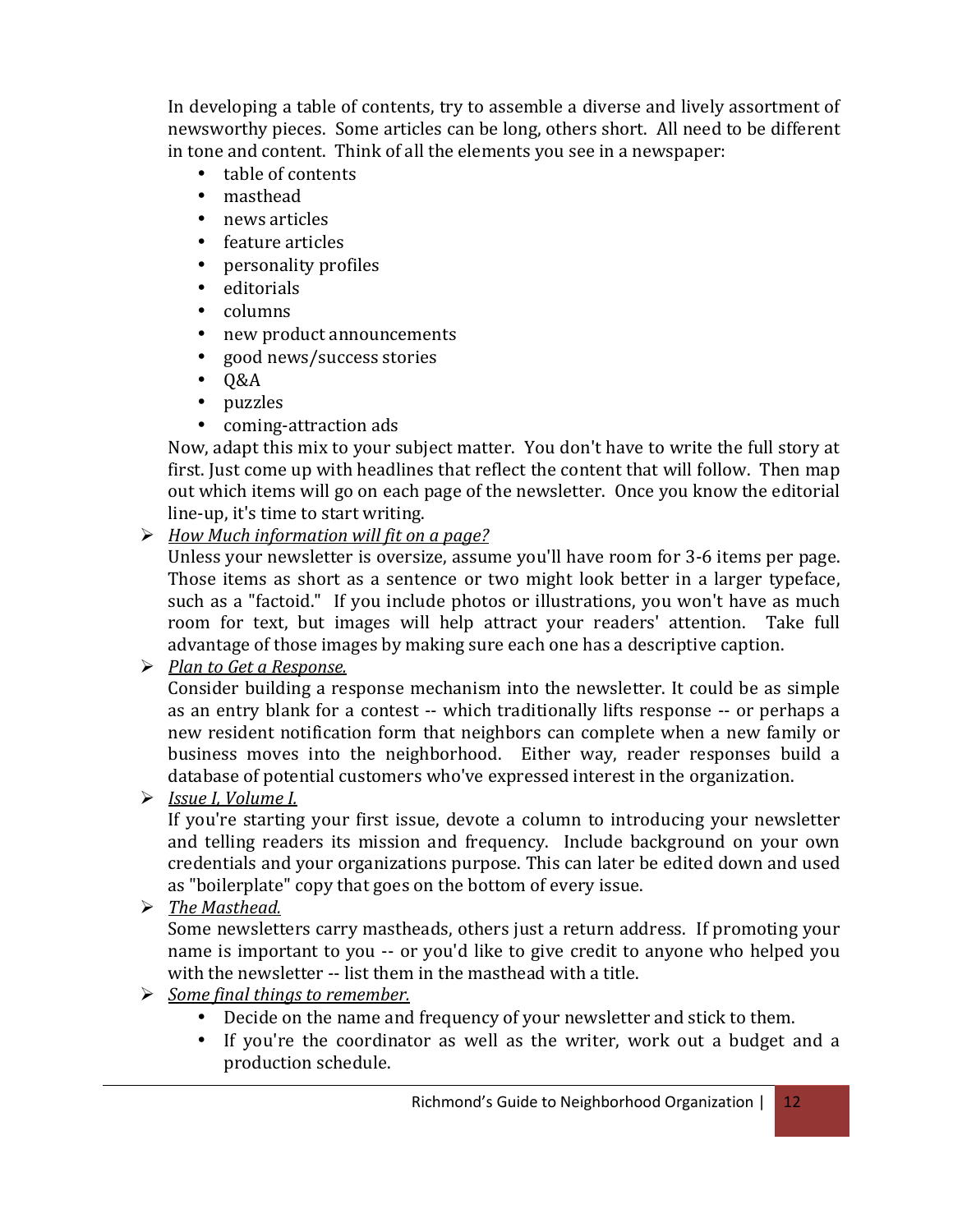- Draw up a table of contents for each issue.
- Decide on a size, and how many articles can comfortably fit on a side.
- Allow room for photographs and other visuals.
- Vary the content to include different types of articles (news, features, editorial opinion, Q&A, letters to the editor, etc.)
- Keep articles brief and language simple. If necessary, include a glossary.
- Run items that won't be out of date in a month (or however long it takes to produce the newsletter).
- Include tips, site info, a calendar of special events, how-to's, profiles of successes.
- Provide a list of URLs where readers can find out more.
- Promote your site's "Coming Attractions"
- Build a "clip" file of information related to the subject that isn't particularly consumer-focused and use them to inspire ideas and as background information.
- Golden Rule: A headline for every article, a caption for every picture.
- Create a boilerplate paragraph (see part I) to include at the bottom of every issue that explains your newsletter's mission.
- Encourage readers to send you (e)mail.
- Create a contest.
- Double-check your spelling and grammar. If you're weak in these areas, have someone else read the newsletter with an editor's eye before mailing it.
- Carefully construct a mailing list. Keep it in good shape and work on expanding it. The more people who see your newsletter, the more involvement you'll get.
- Print enough copies and use them as promotional and marketing tools for your organization by offering them as 'take-aways' to attendees at community events.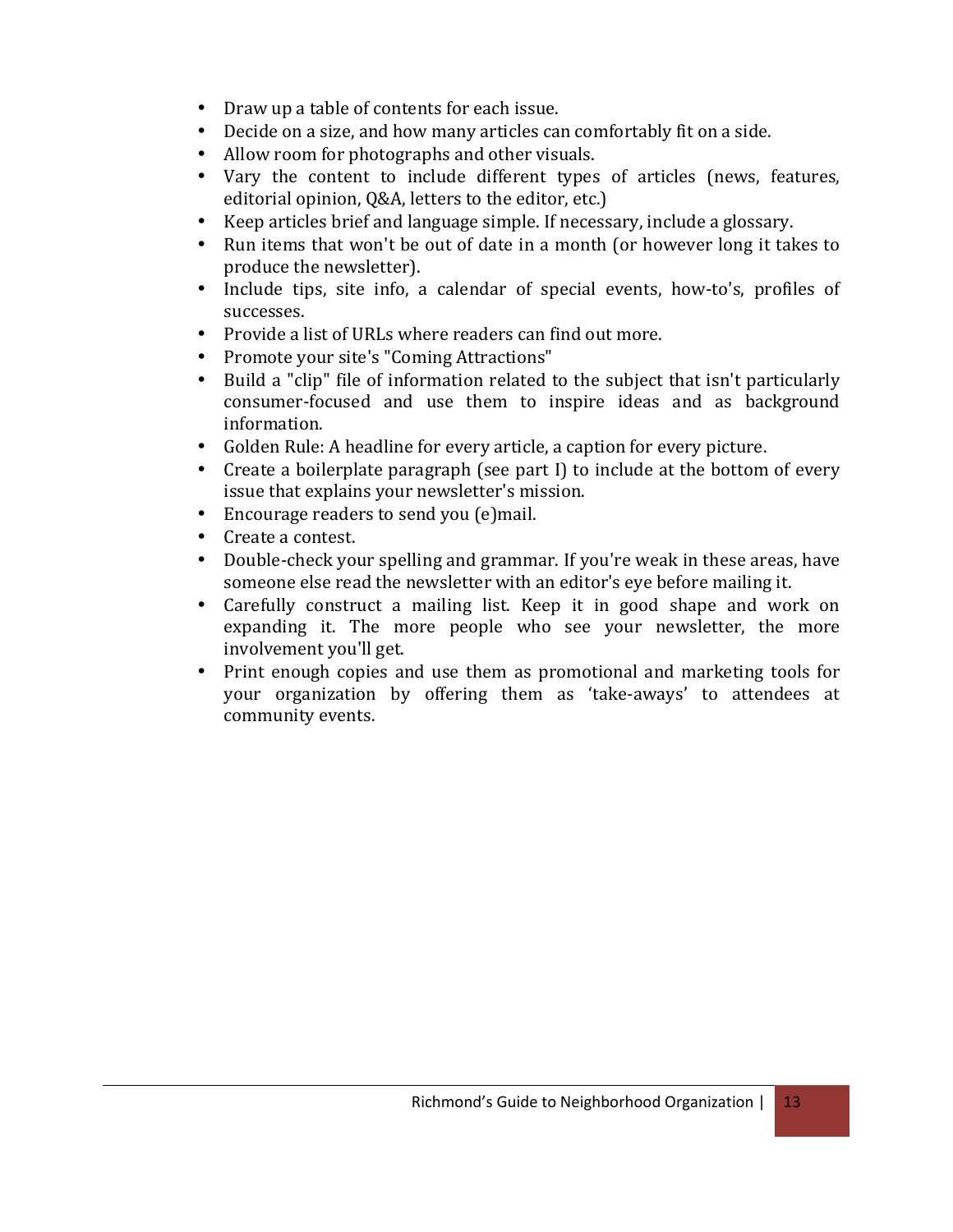## Recruiting Volunteers

Recruit people to assist with events and activities - not business meetings. Sign-in sheets, nametags, and follow-up recruitment calls should be standard procedures in your organization. Give new members a chance to participate through activities such as passing out information at meetings, working on a neighborhood project, serving on a committee, delivering the newsletter, stuffing envelopes, or contacting their friends to come to the next event. These activities should make the volunteer feel useful and productive. When recruiting volunteers for assistance with an activity, try to consider the volunteer's needs; provide child care, transportation, or a mentor if the volunteer needs it.

When recruiting volunteers, credibility is very important. Show confidence by knowing what you would like the volunteer to do and be enthusiastic about the task at hand. Practice explaining your request in a concise, up-beat fashion. In just a few sentences, you should be able to convey the essence of the organization, the purpose of the task, and how the task will enhance the organization and the neighborhood. Here are six steps to successful recruitment:

#### 1. Be Prepared

Have a strategy for how you will explain your goal and what you want the person to do. Review what you know about the person, such as interests, experience, and family. Look and listen for clues as to what interests this person.

2. Legitimize Yourself

Gaining credibility quickly is essential. Find a common background or a mutual friend. Explain that you have the same problem that they do. Mention people that they might know. Explain why the person's participation will make a difference.

3. Listen, Listen, Listen

Draw people out. Listening is more than just not talking. It is asking good questions, providing encouraging remarks, and using body language that says you are interested. Be sure to listen for special skills, useful contacts, and organizational networks that can be useful to your organization.

4. Challenge

Encourage people to produce change. Challenge people to care about the organization's goals.

5. Get a Commitment

Never leave a conversation open-ended. Get a commitment with a firm deadline. Write it down, make a note for follow-up and clarify exactly what should happen next.

6. Follow-Up

There is nothing worse than making a big fuss over people while recruiting them and then ignoring them once they show up. Have greeters or a welcoming committee at meetings, introduce new people to experienced volunteers, and keep the lines of communication between you and your volunteers open at all times.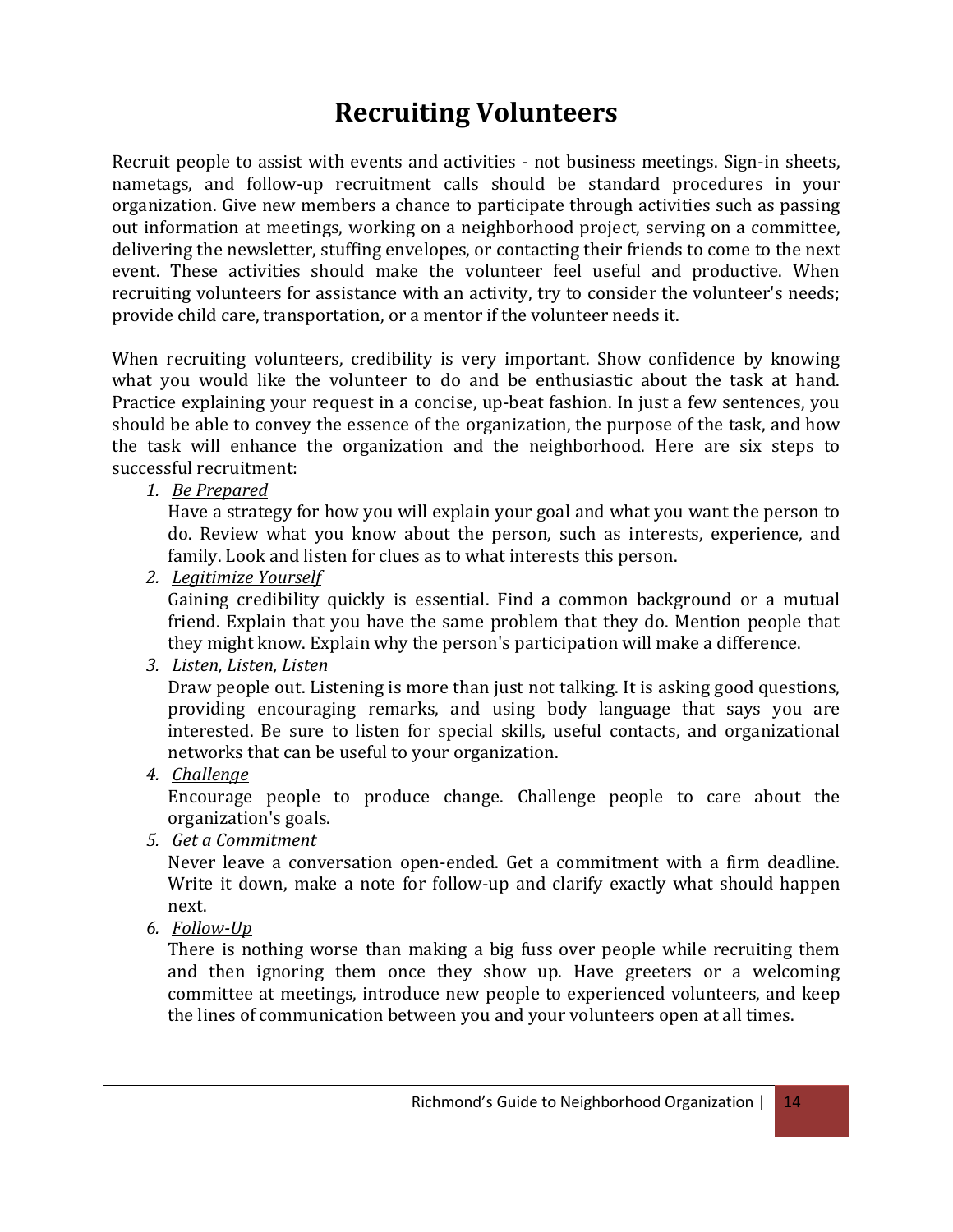Keeping volunteers is just as important as recruiting them. Recruitment has to be backed up by an organizational plan with clear goals and expectations of what volunteers will do. Have a committee or program designed especially for volunteer and membership issues. This program should include training, supervision, recognition, and leadership development. Always explain the organizational importance of each task and assign tasks to fit the time that the volunteer is able to give.

Recognize volunteers and make them feel a part of the team. Recruiting and keeping volunteers is something that is learned through practice and experience. Have your organization's leadership role-play or practice recruiting volunteers. Have fact sheets for each recruiter addressing such things as how to overcome objections to volunteering, the purpose of the task they are recruiting for organizational information, and a brief description of the task. Growing, thriving organizations must train leaders how to recruit others and build recruitment strategies into their on-going program work.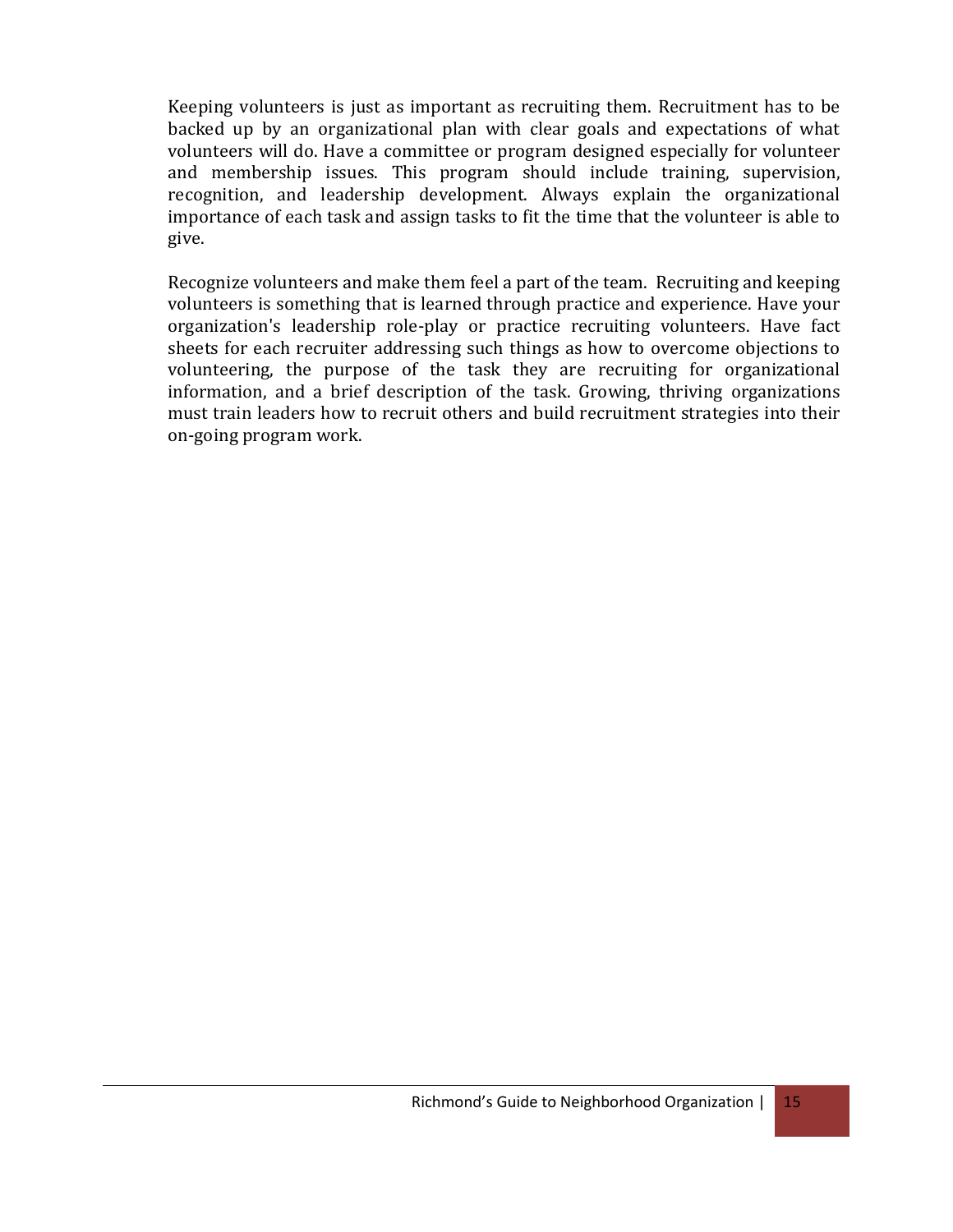## Managing Projects

One of the best ways to form group unity is to focus on an important issue in your neighborhood. Neighbors do not attend meetings or become interested in your organization unless you are doing worthwhile projects for the benefit of the neighborhood. It's important that you determine the needs of your neighborhood and focus on those needs until you demonstrate success.

Determine the needs of your neighborhood through meetings and personal discussions with neighbors during a walk-through. After you construct a list of possible needs, discuss them in reasonable depth to identify the issues. When you have identified the issues, discuss each one and agree on the priority of each issue. Sort the issues into short-term or long-term projects and begin to evaluate how your organization would like to approach each issue.

In developing your organization's projects, focus on a specific issue that will demonstrate action and results. Get the whole community behind the project by promoting the issue as much as possible. This will provide lots of participation for you to establish a large membership base. If you are successful in achieving your goals or effecting change on a single issue, it demonstrates that your organization is an effective group. This establishes the credibility and worthiness of your organization, characteristics which are important to long-term survival.

Unfortunately, one problem with concentrating on a single issue or project is that when that problem is solved, everyone leaves. Therefore, it is important to introduce other issues or projects at the same time and get people to work on them in addition to the main issue. As each issue is resolved, focus on new short-and long-term projects.

In planning projects, keep the momentum by maintaining a list of projects and activities that will sustain participation and interest. This requires a lot of anticipation and organization by the board of directors. The best approach is to plan around a calendar. Do not suffocate your members with more projects than time will allow. Choose a pace and stay consistent. Slow progress is often better than no progress at all, but keep in mind that one large gap in activity could cost you the participation of a large majority of your membership due to a lack of interest. Be careful how you plan and coordinate all projects.

Keep people involved at all levels and give people specific jobs (with specific time-frames) to do. Everyone is willing to contribute a little bit of time. Do not give too much responsibility to one person when it can easily be delegated to several.

The following list provides examples of possible short- and long-term projects:

- Neighborhood clean-up
- Community garden, tree planting, flower planting
- Back-to-school party and school supply drive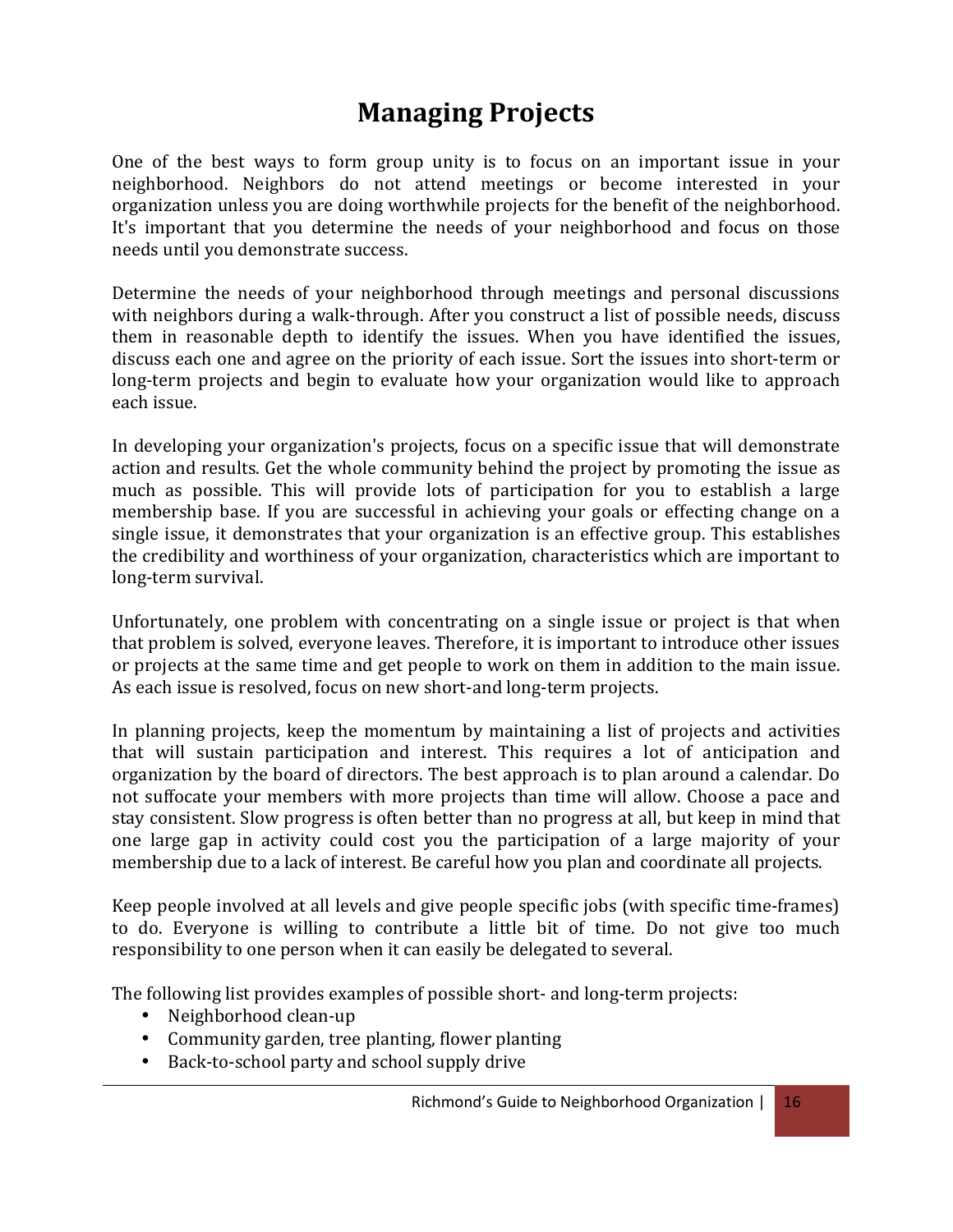- Murals or neighborhood art project
- Neighborhood scrapbook or video
- Crime watch program
- Scholarship program for neighborhood youths
- Skills exchange (Example: Ex-boxer in the neighborhood sets up an afternoon boxing program for kids. In return, the kids mow and care for his yard.)
- Block party or festival
- Neighborhood entrance signs
- Security lighting
- Tool lending libraries
- Tutoring program for youth
- Home tour
- Neighborhood cook-out, picnic, or potluck
- National Night Out celebration
- Holiday celebration
- Neighborhood T-shirts
- Yard of the month
- Neighborhood newsletter, Web site, directory, or telephone tree
- Paint-up/fix-up projects
- Speakers on topics of interest to the neighborhood
- Representatives to attend City Council and School Board meetings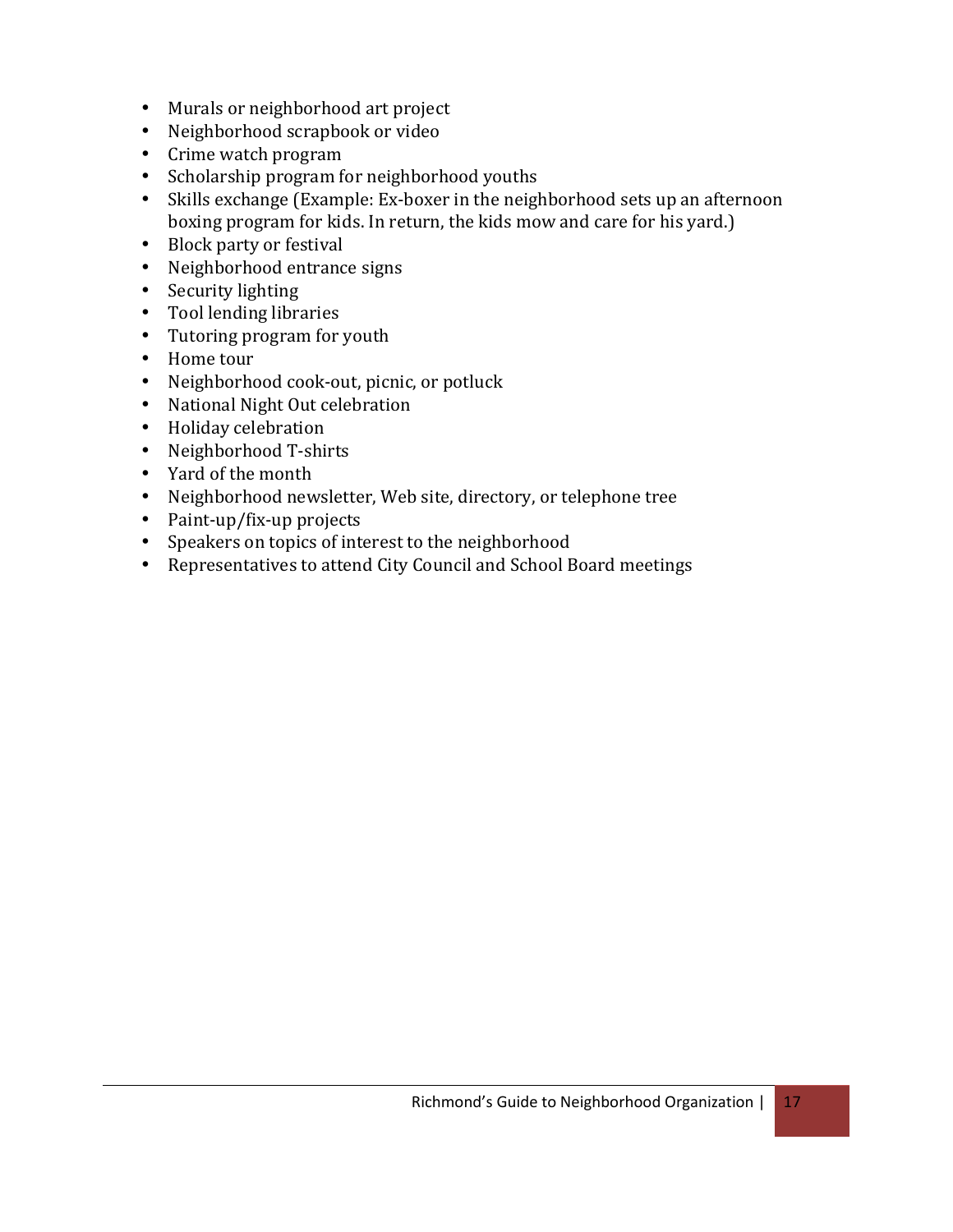## Maintaining Interest in the Organization

Once you have tackled a few projects, how do you keep people interested? This is, by far, the biggest challenge for any neighborhood organization. In general, members will participate if there are:

- Business and social events in which to participate
- Issues of importance to discuss
- Clear and visible accomplishments
- Organized, competent leaders
- Events to recognize participants

One key is to get a strong core group that is made up of individuals who are consistently willing to devote time each month. Always make sure that your goals match your resources. Pick goals that are realistic and stand a good chance of success, especially in the beginning. The only way to maintain interest is through energetic participation and constant communication. It also takes positive reinforcement, acknowledgment and a constant sense of accomplishment.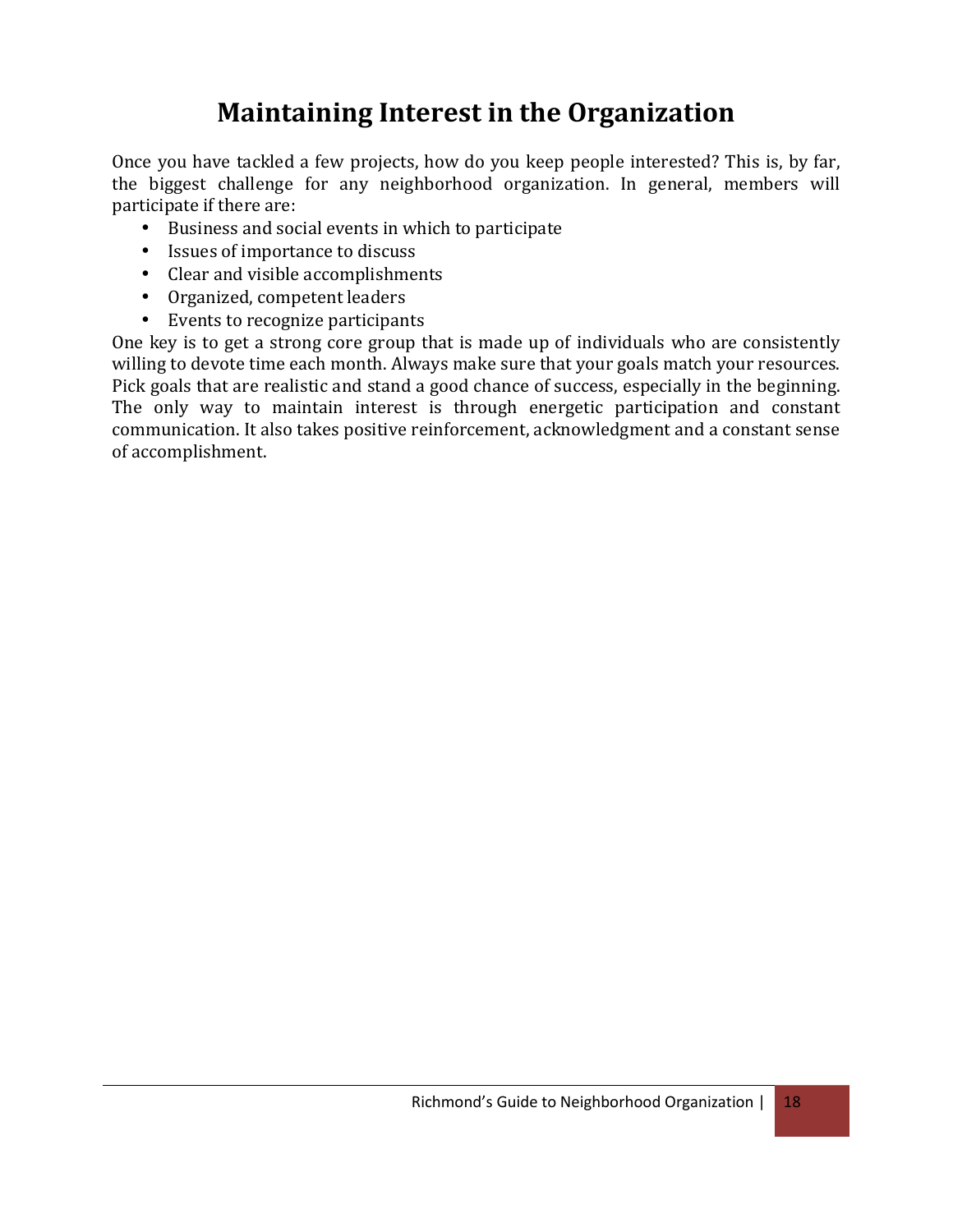## Bylaws

Bylaws provide an overall framework for your organization and outline general rules that govern the day-to-day operation of the group. They should state the organization's purpose, mission, and structure. In writing bylaws, use language that everyone can understand. Remember, that bylaws are just an instruction manual for your group. The following is a general outline for writing bylaws:

#### Article 1 - Name of organization

• Clearly state name of organization. (When selecting a name for the association, one that describes the area represented by the organization helps define it geographically.)

#### Article 2 - Purpose of organization

- State the specific, primary focus of group.
- List those who will be served by the organization.
- What is your function? (Preservation, educational, advocacy, safety, etc?)

#### Article 3 - Membership

- Define classes of membership. (Voting members versus non-voting members, etc.)
- Define membership dues.
- Define voting members. (Who can vote and who cannot.)

#### Article 4 - Regular Membership Meetings

- When will regular meetings be held?
- When will officers be elected?
- When will the treasurer report on financial condition?
- When can special meetings be called?
- How will meetings be publicized?
- Define quorum (How many people will it take for an action to pass a percentage of voting members.)

#### Article 5 - Board of Directors

- Define powers of board.
- Define number of directors.
- Define how the board will be elected.
- Define terms of office.
- Resignation.
- Vacancy.
- Suspension or removal.
- Compensation.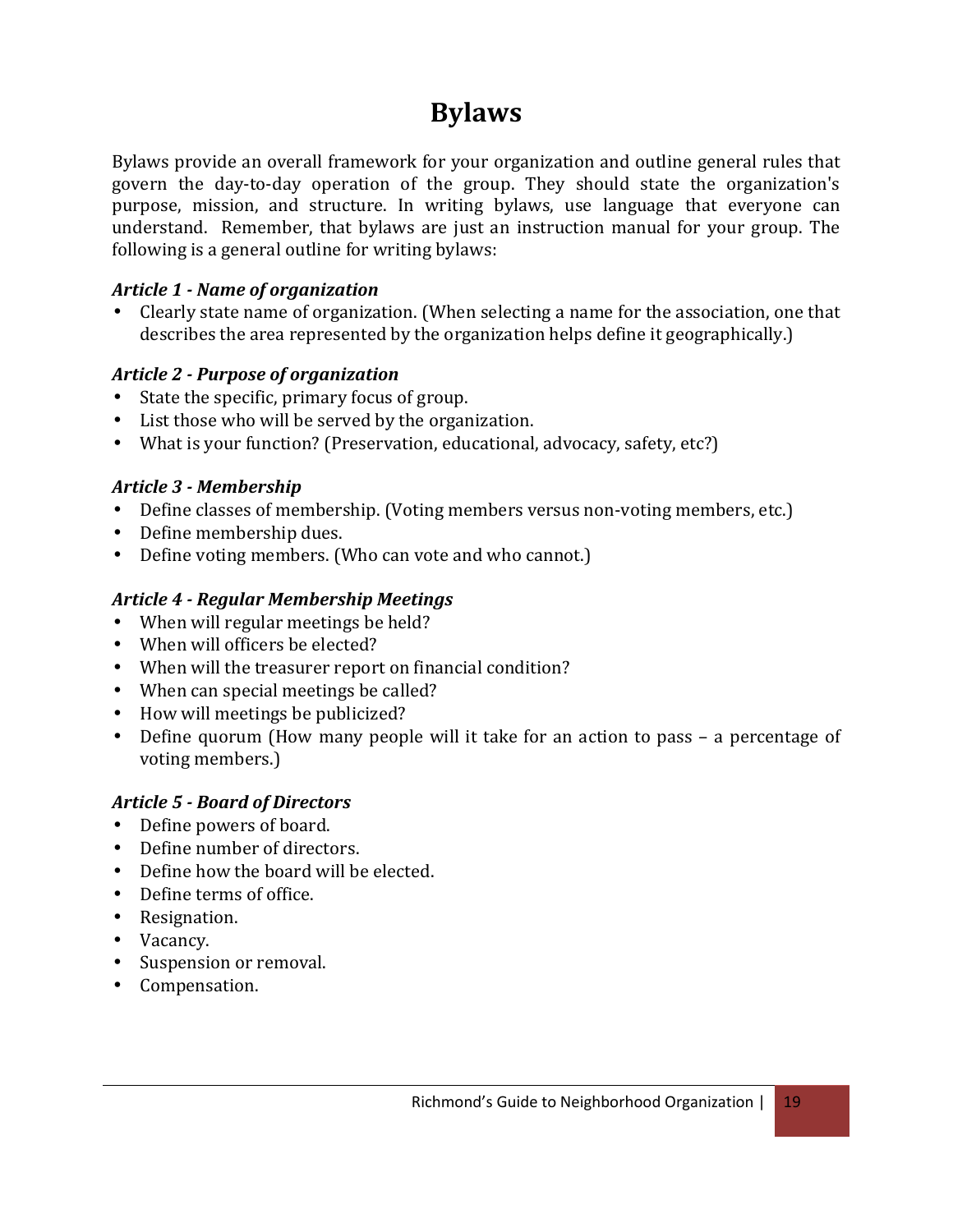#### Article 6 - Board Meetings

- Who will run the board meetings?
- When will the board meet?
- What constitutes a quorum of the board?
- How many votes does a director have; what is a majority?
- Can the board take action without meeting?

#### Article 7 - Officers

- List the offices to be filled.
- How will officers be selected and how long will they serve?
- Define responsibilities of chairperson.
- Define responsibilities of vice chairperson.
- Define responsibilities of treasurer.
- Define responsibilities of secretary.
- List what officers serve on the executive committee.

#### Article 8 - Committees

- List standing (permanent) committees.
- Who can serve on committees?
- How are committees appointed1 formed?
- What are the powers of committees?
- When will committees meet?

#### Article 9 - Records and Reports

- What records will be kept permanently and who will keep them?
- How will members be tracked?

#### Article 10 - Fiscal Year

• When does the fiscal year begin and end?

### Article 11 - Contracts, Checks, Deposits, Funds

- Execution of contracts. (Who can sign them?)
- Checks (Who can write them; How are they approved?)
- Deposits (When and where will funds be deposited; Who will deposit them?)

#### Article 12 - Changes to Bylaws

- When will they be reviewed?
- Who can change them?
- How will changes be communicated?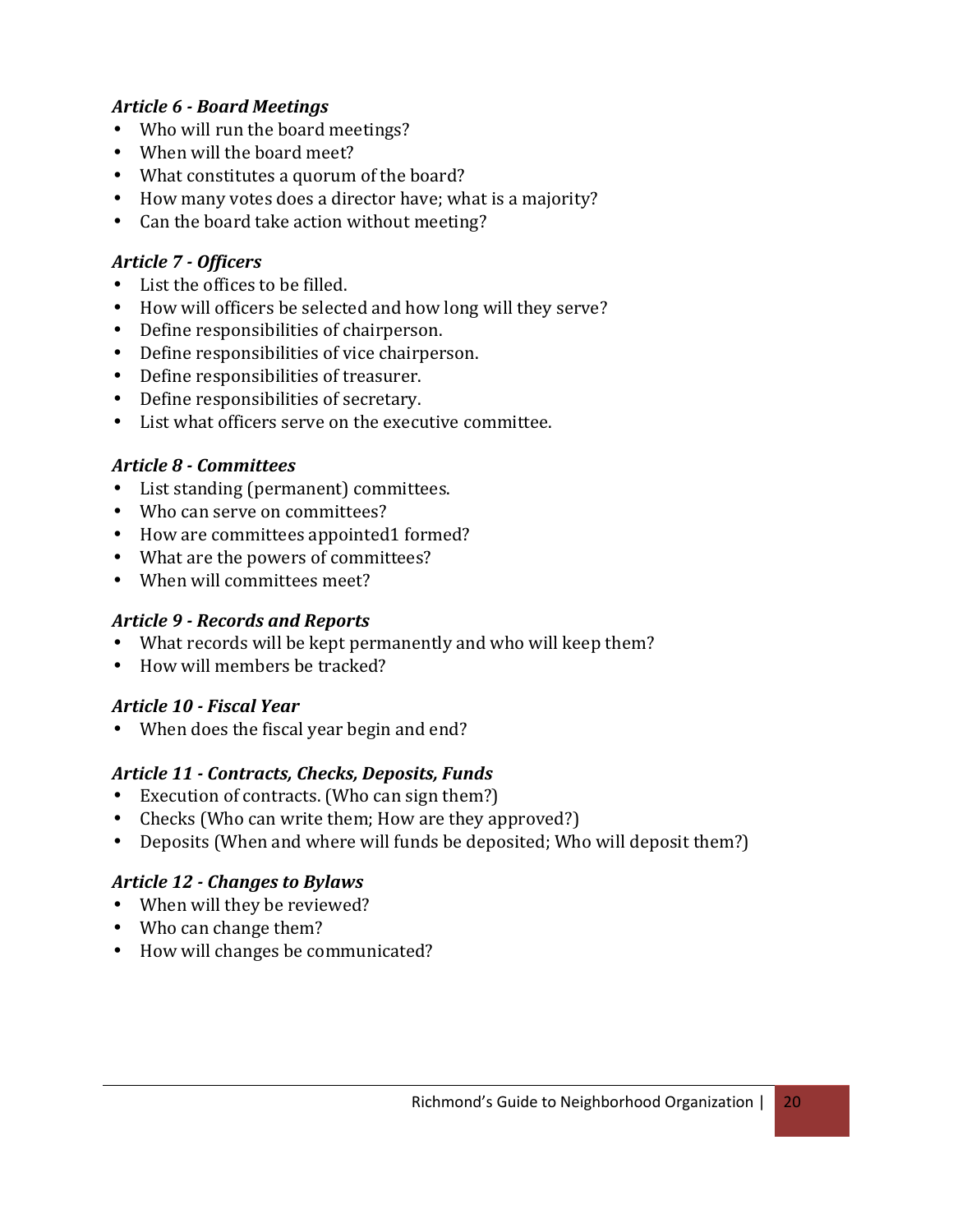## Officers & Board Members

Some neighborhood associations have a more formal organizational structure than others depending on the size and scope of each. While there is no required standard, some level of organization structure is necessary to maintain order and define the roles and responsibilities of the officers or board members as well as the members. This guide provides a general organizational structure with a description of the roles and responsibilities of each.

#### Chairperson/President

- Serves as chairperson of the board of directors or the president of the association.
- Oversees the schedule of meetings and activities.
- Coordinates the activities of officers, leaders, and committees.
- Appoints committees as needed. The chairperson is an ex-officio member of all committees except the nominating committee.
- Arranges for a regular meeting time and place each month.
- Develops a meeting agenda.
- Contacts each person who has a part during the meeting and encourages him/her to be prepared.
- Arrives at least 30 minutes before the meeting to set up the room.
- Exhibits good leadership qualities and is a role model to the members of the association.

#### Vice Chairperson/Vice President

- Assists the chairperson.
- Presides at meetings and performs other duties in the absence of the chairperson.
- Arrives at least 30 minutes before the meeting to set up the room.
- Responsible for introducing new members and guests at meetings.

#### Secretary

- Keeps complete and accurate minutes of all meetings. It is a good practice to keep minutes of meetings that describe what happened and the decisions made. It provides a written record and helps people stay informed and on track. Minutes need not be in any particular form but should be clear about any decision made, list who was present and, if requested, state the name of anyone opposed to the decision made. Minutes should be signed by the secretary of the meeting and accepted by the board at the next meeting.
- Reads letters of information or any other correspondence to the group.
- Writes letters for the association.
- Contacts members who have missed several meetings and extends an invitation for them to attend the next meeting.